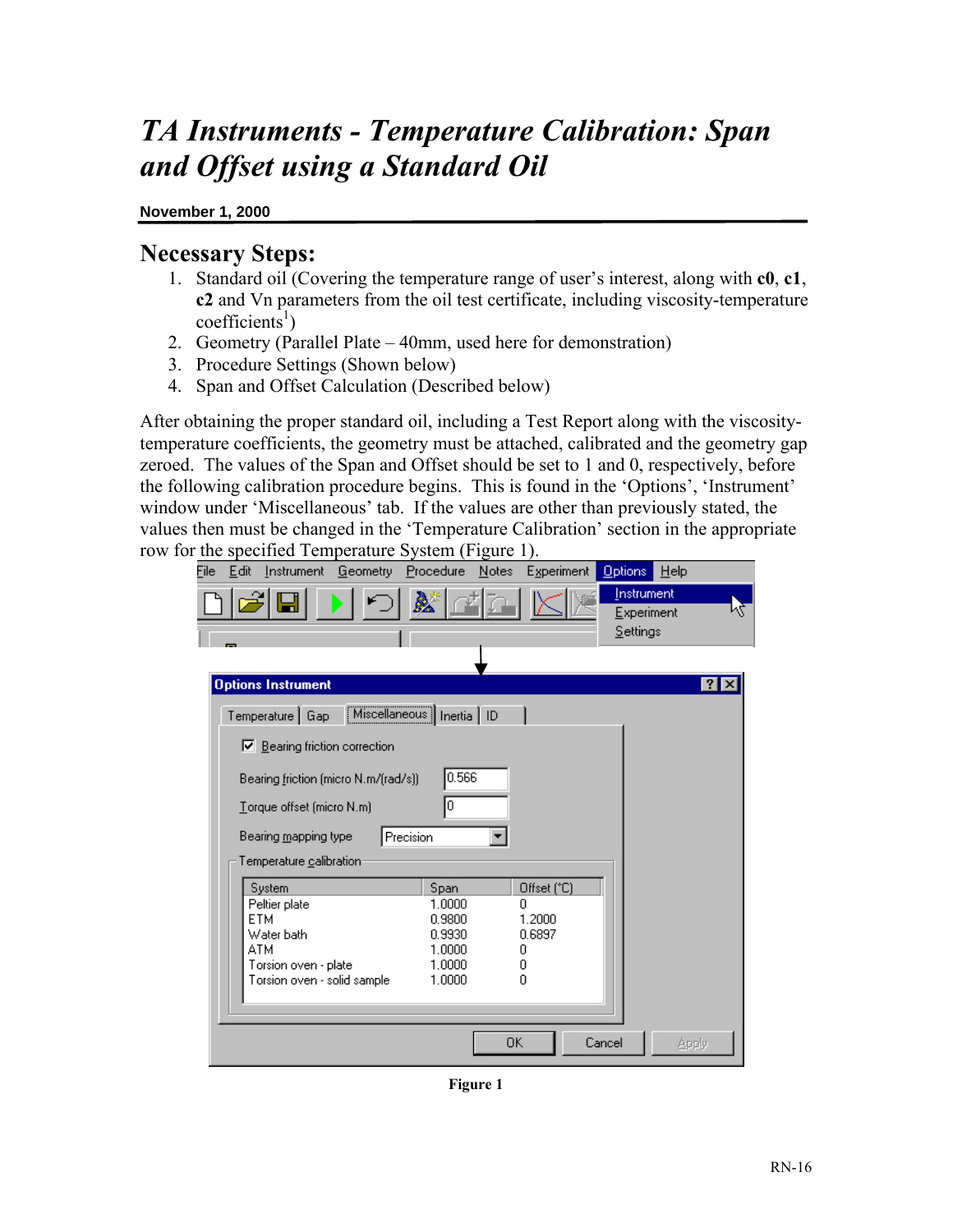## **Procedure Settings**

The procedure is another method in determining the Span and Offset values used for calibrating the temperature when using different bottom assemblies on the AR Series Rheometers. The method for calculating these values will use the Flow Mode, Peak Hold step. In order to set up this test parameter, first choose 'Procedure' from the Main Toolbar, then select 'New', then 'Flow' (Figure 2).



In the 'Conditioning Step: Settings', type in the temperature value of interest when running the standard oil in the 'Initial Temperature' and check the box 'Wait for correct temperature'. Then check the box under 'Equilibration: Perform equilibration' for a duration of 2 minutes. Uncheck all other settings (Figure 3).

| Settings   Control normal force   General |  |  |  |  |
|-------------------------------------------|--|--|--|--|
| Initial Temperature                       |  |  |  |  |
| 20.0<br>Initial Temperature (°C)          |  |  |  |  |
| $\nabla$ Mait for correct temperature     |  |  |  |  |
| Normal force                              |  |  |  |  |
| Wait for normal force                     |  |  |  |  |
| 01000<br>normal force (N)                 |  |  |  |  |
| Pre-shear                                 |  |  |  |  |
| Perform pre-shear                         |  |  |  |  |
| shear rate (1/s)                          |  |  |  |  |
| Duration (hh:mm:ss)<br>0:00:10            |  |  |  |  |
| Equilibration                             |  |  |  |  |
| $\nabla$ Perform equilibration            |  |  |  |  |
| 0:02:00<br>Duration (hh:mm:ss)            |  |  |  |  |
| Wait for zero velocity                    |  |  |  |  |

**Figure 3**

Now highlight the 'Steady State Flow step', which is the default step in a Flow Procedure and choose the 'Peak hold' in the Test Type section, using the dropdown window (Figure 4).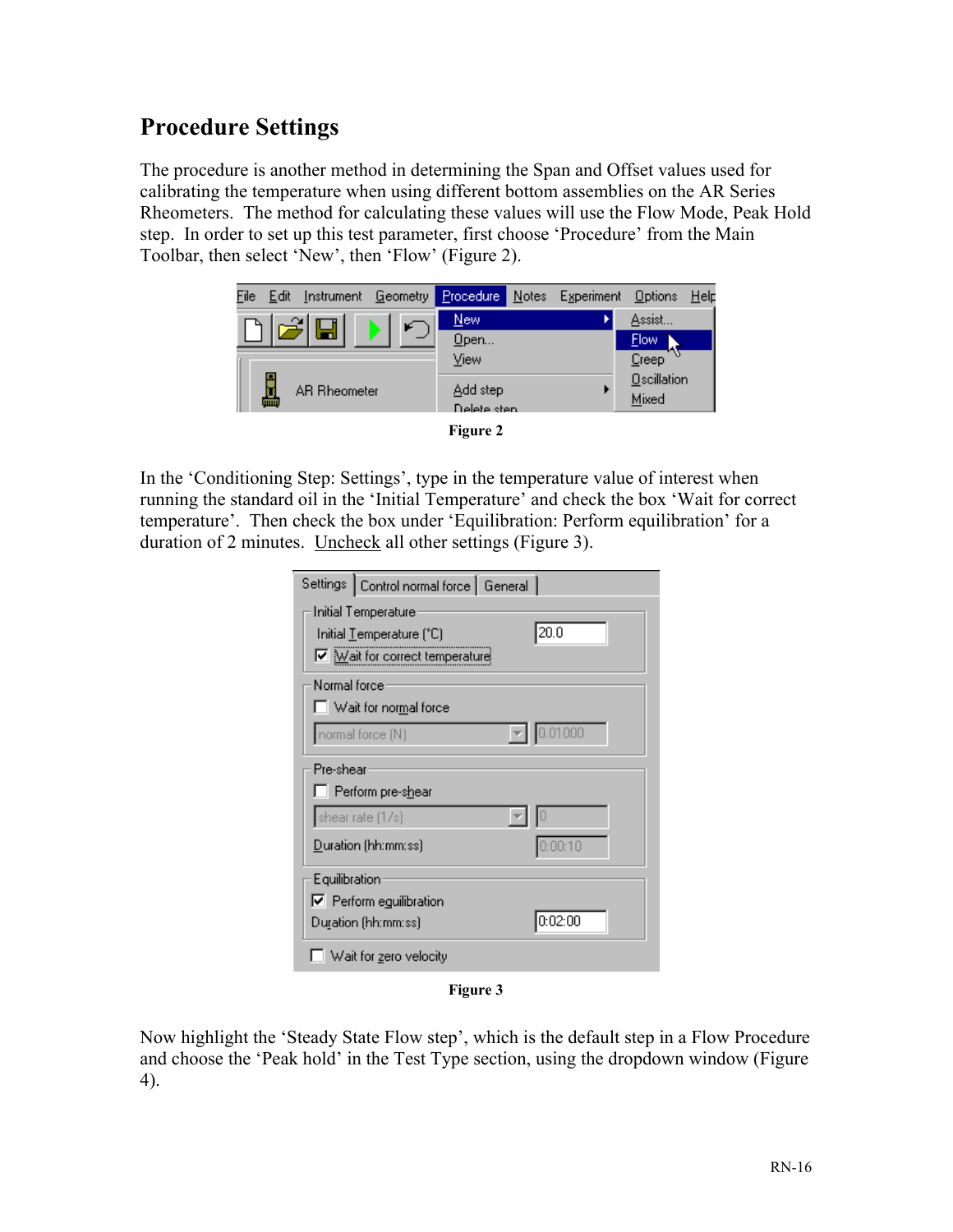



Change the 'Test settings' in the new 'Peak hold step' window as follows (Figure 5): make the 'Hold' control variable 'shear rate', set 'at' to a value of 0.10 1/s for medium viscosity fluids (this value should be suitable, but may be changed accordingly to measure a higher or lower viscosity value at the temperature of interest) and set 'for' to a time of 1 minute. The 'Sampling' should be set to 'Sampling points' of 10. The 'Other settings: Temperature' should be set to the temperature of interest, same as the temperature used in the 'Conditioning step'  $(20^{\circ}$ C is used as an example). NOTE: The 'Initial Temperature' in the 'Conditioning Step' should be same value used in the 'Peak hold step'.

| Test      | Step termination   General                                |
|-----------|-----------------------------------------------------------|
| Test type | Peak hold                                                 |
|           | Test settings                                             |
| Hold      | shear rate (1/s)                                          |
| ₫t        | 0.1000                                                    |
| for       | hh:mm:ss<br>0:01:00                                       |
|           | Sampling                                                  |
|           | 吾<br>10<br>Sample points                                  |
|           | Other settings<br>20.0<br>Temperature (°C)<br><u>Wait</u> |

**Figure 5**

The 'Post-Experiment' step does not need to be adjusted. After creating the proper filename in the 'Notes' page and finish loading the sample to  $1000 \mu m$ , the test can be started.

## **Viscosity Values**

After collecting the viscosity information from the prior tests (two different viscosities values at their different temperatures are sufficient, but more values at the different temperatures are recommended), the information must be entered into a spreadsheet for